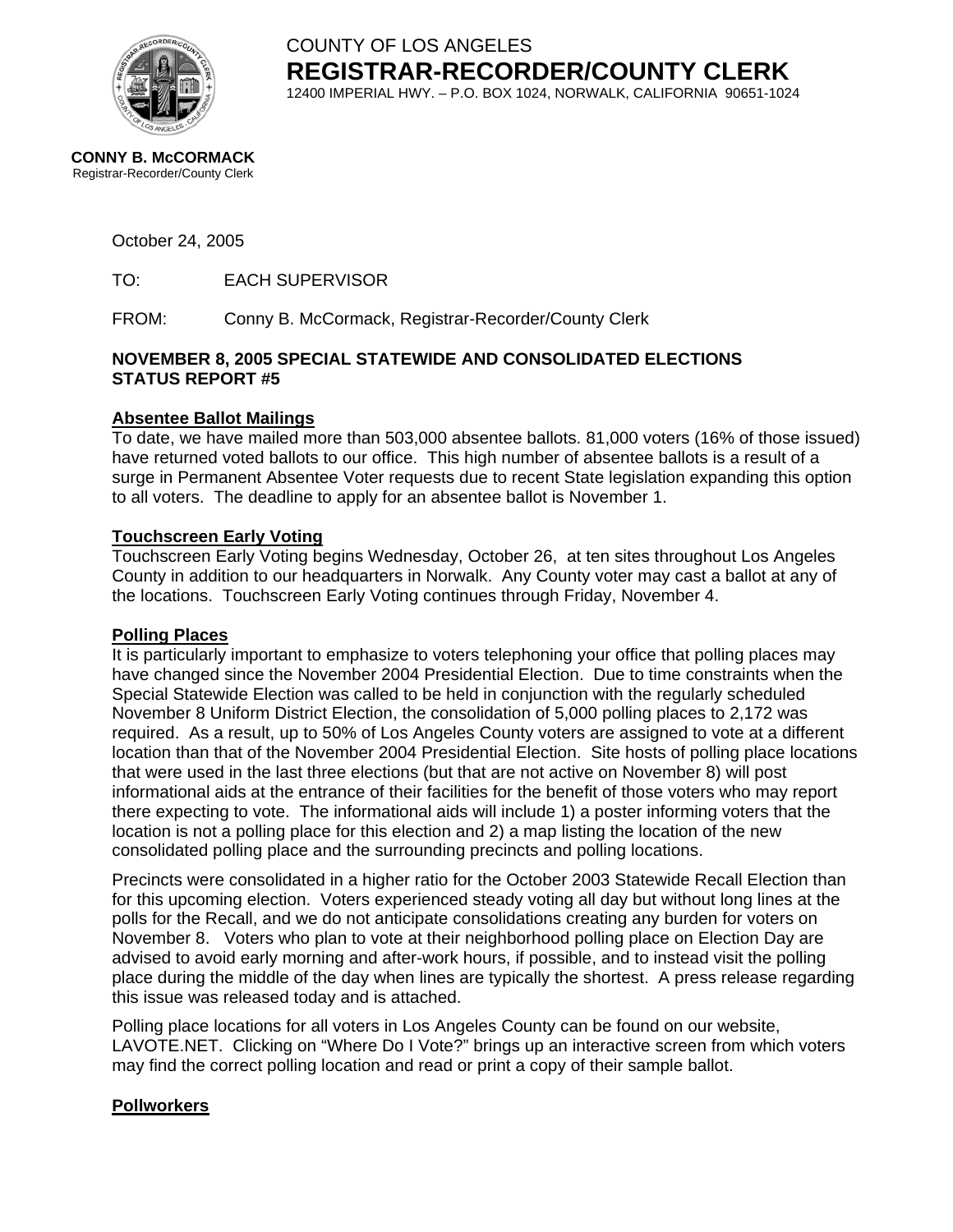Staff continues to backfill for the usual number of cancellations of recruited pollworkers. Attendance during the first week of pollworker training was a record-breaking 1,702, indicating that pollworkers are interested in the upcoming election and are eager to be prepared to serve voters on November 8.

Please call me if you have any questions regarding this report or any other election preparation activity.

#### **Attachments**

c: David Janssen, Chief Administrative Officer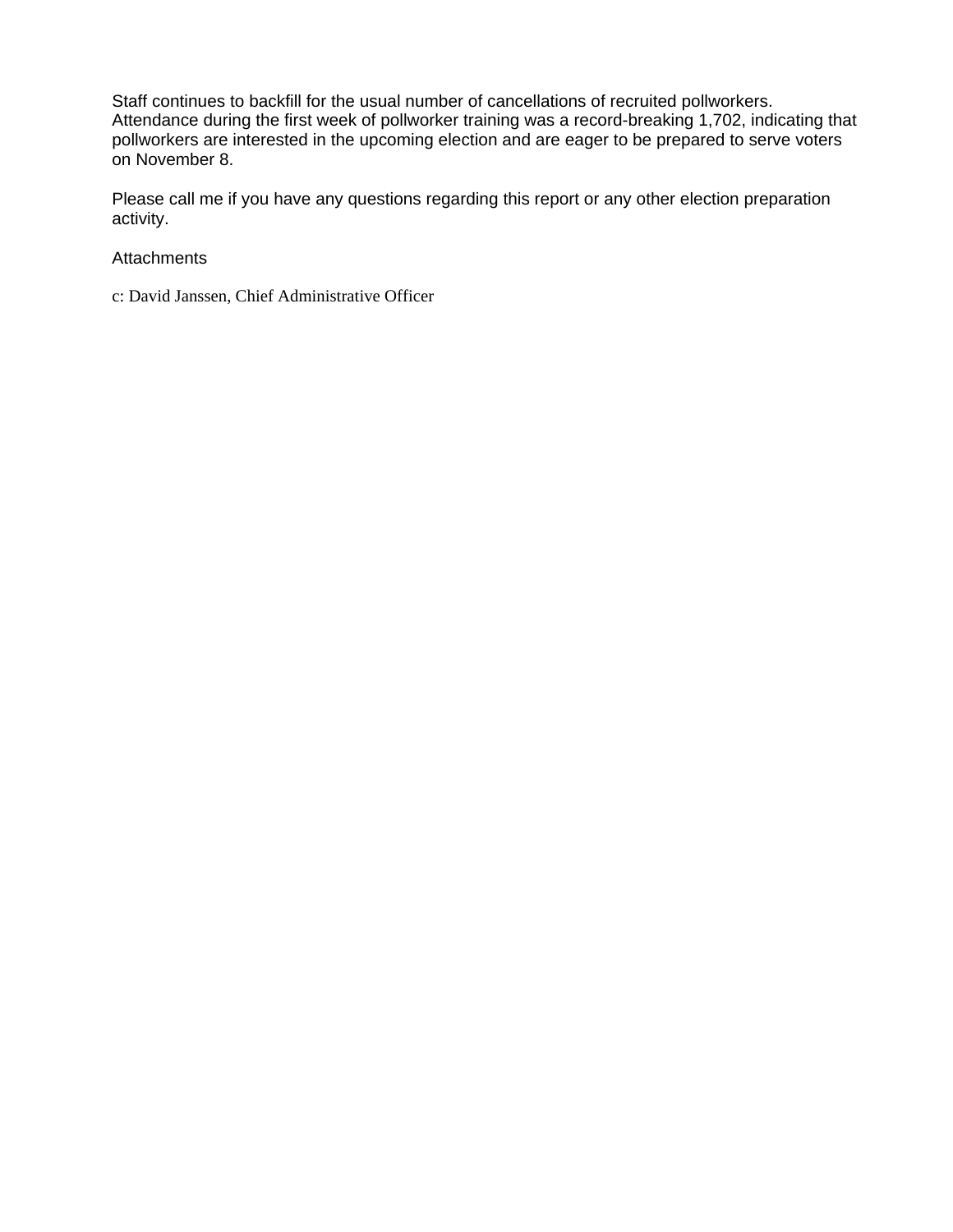#### **NOVEMBER 8, 2005 SPECIAL STATEWIDE & CONSOLIDATED ELECTIONS STATUS OF EVENTS PERFORMED**

### SCHEDULED ACTUAL EVENT COMPLETION COMPLETION

2. Recruit and Appoint 11/07/05 Precinct Officers

This election will involve 2,172 precincts requiring the recruitment of approximately 12,000 pollworkers. Recruitment of precinct officers is proceeding on schedule.

3. Update Registration Records 10/24/05

The October 20, 2005 update of the registration records total 3,833,273 registered voters. This event is proceeding on schedule.

4. Testing of Election Night Data 11/07/05 Processing Hard/Ware and Programs

> Testing of election night tally programs is in process. This event is proceeding on schedule.

6. Mail Sample Ballots 10/18/05 10/14/05

The initial and supplemental sample ballot mailing to over 3.8 million registered voters began on September 29, 2005. This event is complete.

7. Precinct Supplies and Vote Recorders 10/24/05 Assembled

> Vote Recorder Packaging began on October 13, 2005. Supply box processing will commence on October 24, 2005.

8. Booth and Supplies Picked-Up 10/30/05 By Precinct Inspectors

Booths and supplies are scheduled for pick-up on October 29 - 30, 2005.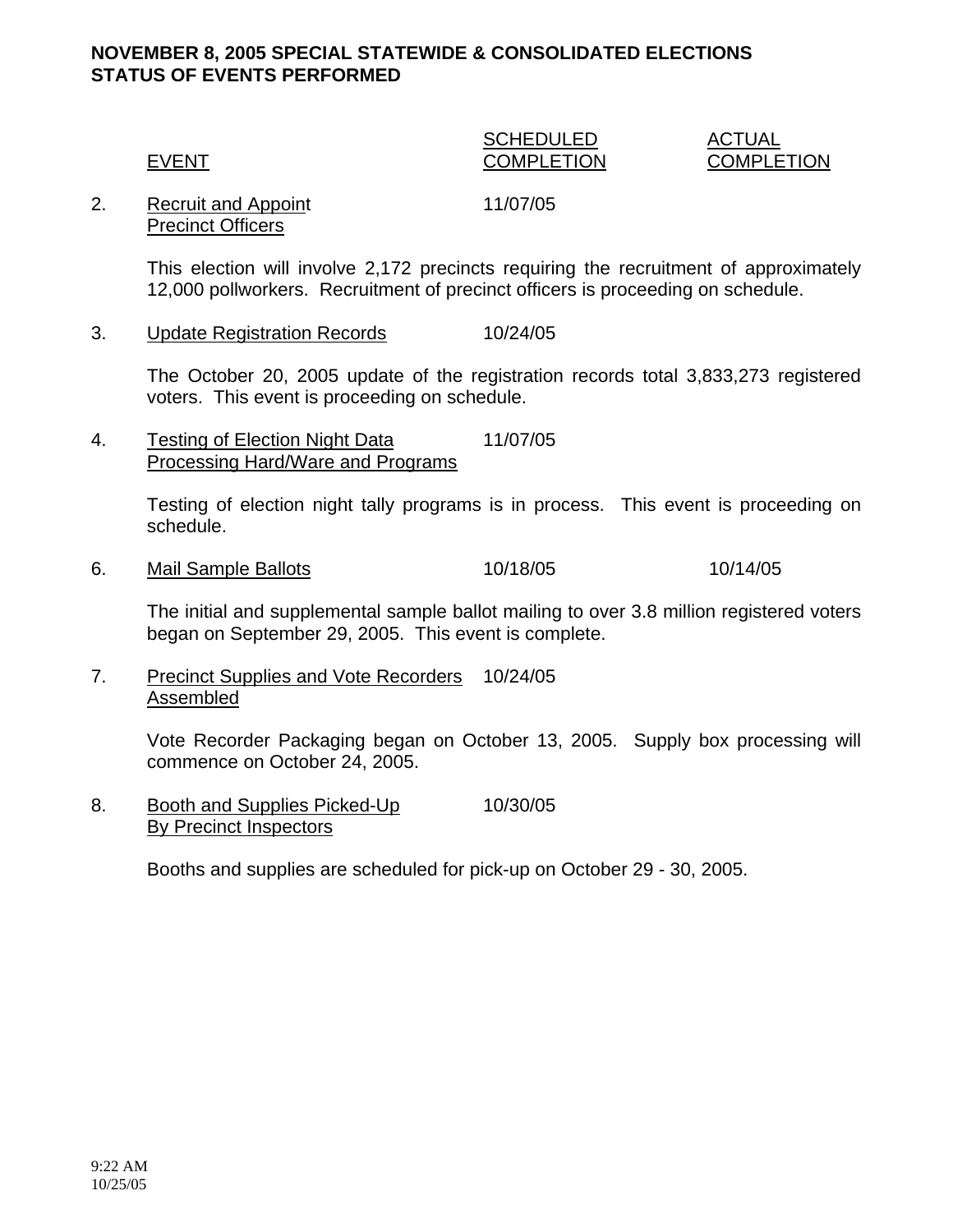#### LOS ANGELES COUNTY DEPARTMENT OF REGISTRAR-RECORDER/COUNTY CLERK

## **MILESTONE STATUS REPORT OF KEY EVENTS**

November 8, 2005 – Special Statewide & Consolidated Elections

| <b>EVENT</b>                                                              | 9/9              | 9/16 | 9/23 | 9/30 | 10/7  | 10/14      | ▼<br>10/21 | 10/28                | 11/4                 | 11/10                |
|---------------------------------------------------------------------------|------------------|------|------|------|-------|------------|------------|----------------------|----------------------|----------------------|
| 1. FINALIZE BALLOT PAGE DESIGN.                                           | $\frac{1}{8/15}$ |      |      |      |       |            |            |                      |                      |                      |
| 2. RECRUIT AND APPOINT<br>PRECINCT OFFICERS.                              |                  |      |      |      |       |            |            |                      |                      | $\triangle$<br>11/07 |
| 3. UPDATE REGISTRATION<br>RECORDS.                                        |                  |      |      |      |       |            |            | $\triangle$<br>10/24 |                      |                      |
| 4. TESTING OF ELECTION NIGHT<br>DATA PROCESSING HARDWARE<br>AND PROGRAMS. |                  |      |      |      |       |            |            |                      |                      | $\triangle$<br>11/07 |
| 5. RECEIVE SAMPLE BALLOTS AND<br><b>BALLOT PAGES FROM PRINTERS.</b>       |                  |      |      |      | 10/07 |            |            |                      |                      |                      |
| 6. MAIL SAMPLE BALLOTS.                                                   |                  |      |      |      |       | ▲<br>10/14 |            |                      |                      |                      |
| 7. PRECINCT SUPPLIES AND VOTE<br>RECORDERS ASSEMBLED.                     |                  |      |      |      |       |            |            | $\triangle$<br>10/24 |                      |                      |
| 8. BOOTH AND SUPPLIES PICKED-<br>UP BY PRECINCT INSPECTORS.               |                  |      |      |      |       |            |            |                      | $\triangle$<br>10/30 |                      |

WEEK ENDING

 $\triangle$  SCHEDULE COMPLETION DATE

 $\varphi$  RESCHEDULE COMPLETION DATE<br>▲ COMPLETION DATE

C:\Documents and Settings\kphan\Local Settings\Temporary Internet Files\OLK87\Milestone Chart 5.BOS status #5.doc. 10/25/05 9:23 AM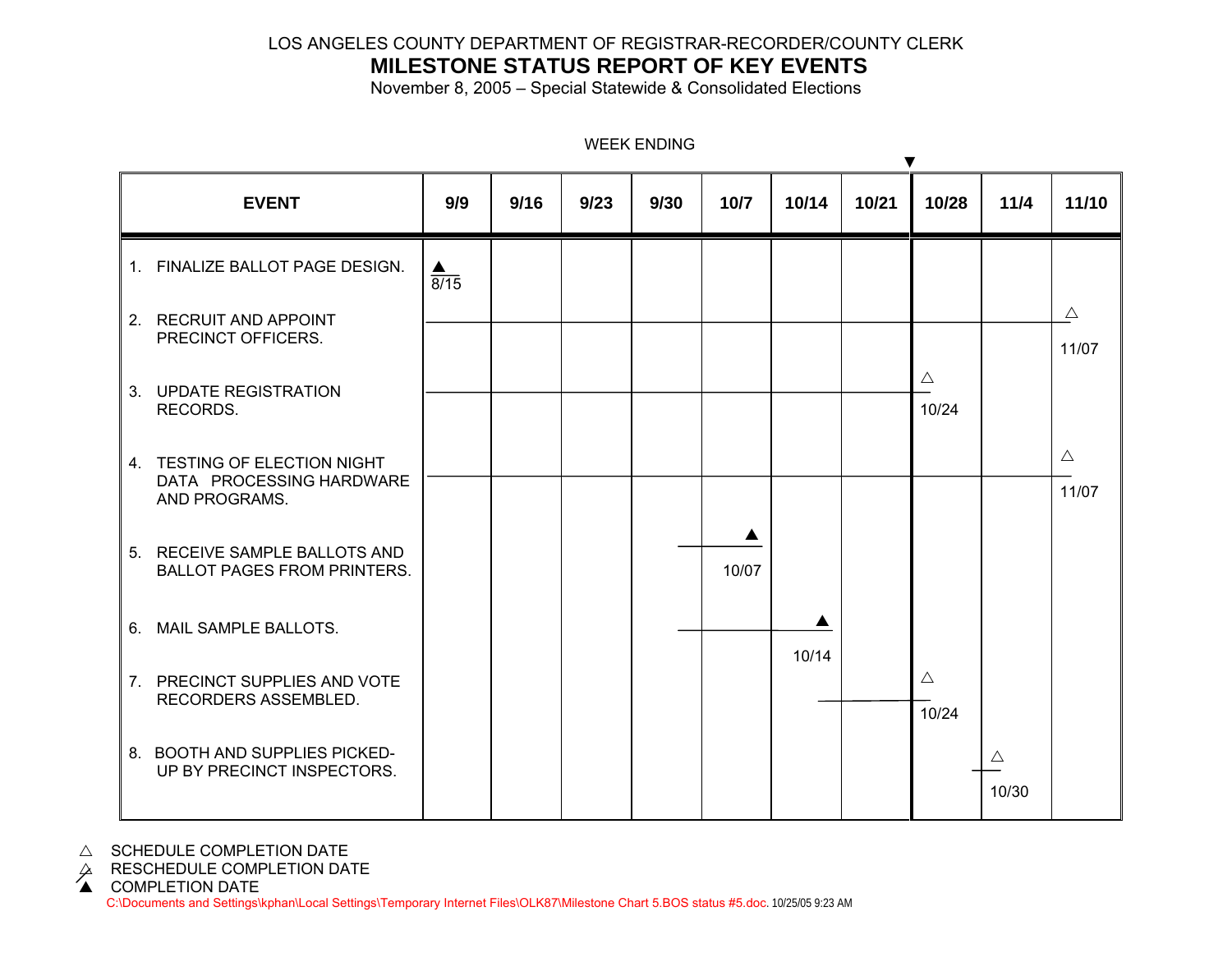



# **COUNTY INFORMATION SERVICES**

CONTACT: Marcia Ventura (562) 462-2726 or Kathy Salama (562) 462-2648

**FINDING YOUR POLLING PLACE – WHAT VOTERS SHOULD KNOW** 

Registrar-Recorder/County Clerk (RR/CC) Conny McCormack is reminding voters to

Due to time constraints when the Special Statewide Election was called to be held in

conjunction with the regularly scheduled November 8 Uniform District Election, the

consolidation of 5,000 polling places to 2,172 was required. Consolidations resulted

in assigning approximately 50% of Los Angeles County voters to a different location

October 25, 2005

FOR IMMEDIATE RELEASE



E

# check the back cover of their sample ballot booklets to determine the location of their polling places for the upcoming Special Statewide Election on November 8, 2005.















than designated for the November 2004 Presidential Election.

went when they last voted without checking for the polling place location designated for each election," McCormack said. To avoid confusion, McCormack advises voters to check the back cover of the sample ballot booklet that has been mailed to every registered voter to determine the correct polling location. Voters who have misplaced their sample ballot can access both the contents and the voting location interactively on the RR/CC website at [www.lavote.net](http://www.lavote.net/) or by calling the RR/CC's office at (800) 815-2666 and using the Interactive Voice Response telephone system to obtain polling location information.



E